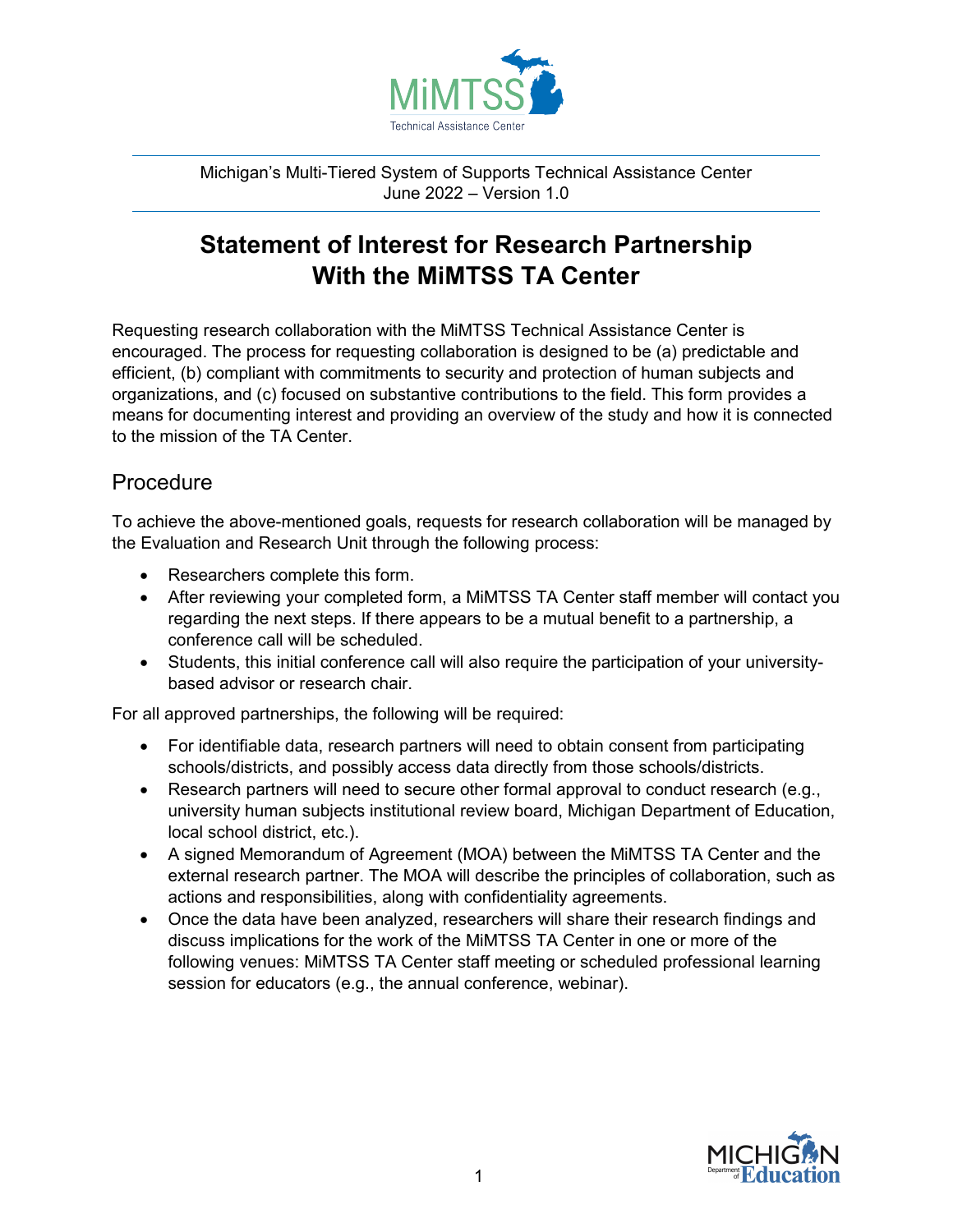# Form

# **Contact Information**

Name:

Title/Position:

Organization:

Email:

Phone:

## *Graduate Student Information*

Are you a graduate student?

No

Yes

#### *If answered yes to the above statement, please provide the following contact information:*  **Advisor or thesis/dissertation chair**

Name:

Title/Position:

Organization:

Email:

Phone:

## **Level of Research Requested**

Please indicate the type of research partnership you are requesting (select all applicable):

- □ Level 1 Letter of Support from TA Center, MDE, organizations in the field
- □ Level 2 Research Participant Recruitment Assistance
- □ Level 3 Request for Existing Anonymized Datasets
- □ Level 4 Research and Implementation Partner (must complete level 1)

If you chose Level 1, please specify your request:

- $\Box$  Provide a letter of support on behalf of the MiMTSS TA Center.
- $\Box$  Help secure a letter of support from local districts or ISDs.
- □ Help secure a letter of support from the Michigan Department of Education.

If you chose Level 2, please specify your request:

- $\Box$  Send broad recruitment communication via a listserv and social media
- $\Box$  Send the communication to specific educators, schools, districts, and/or ISDs with the intent to help make connections for potential recruitment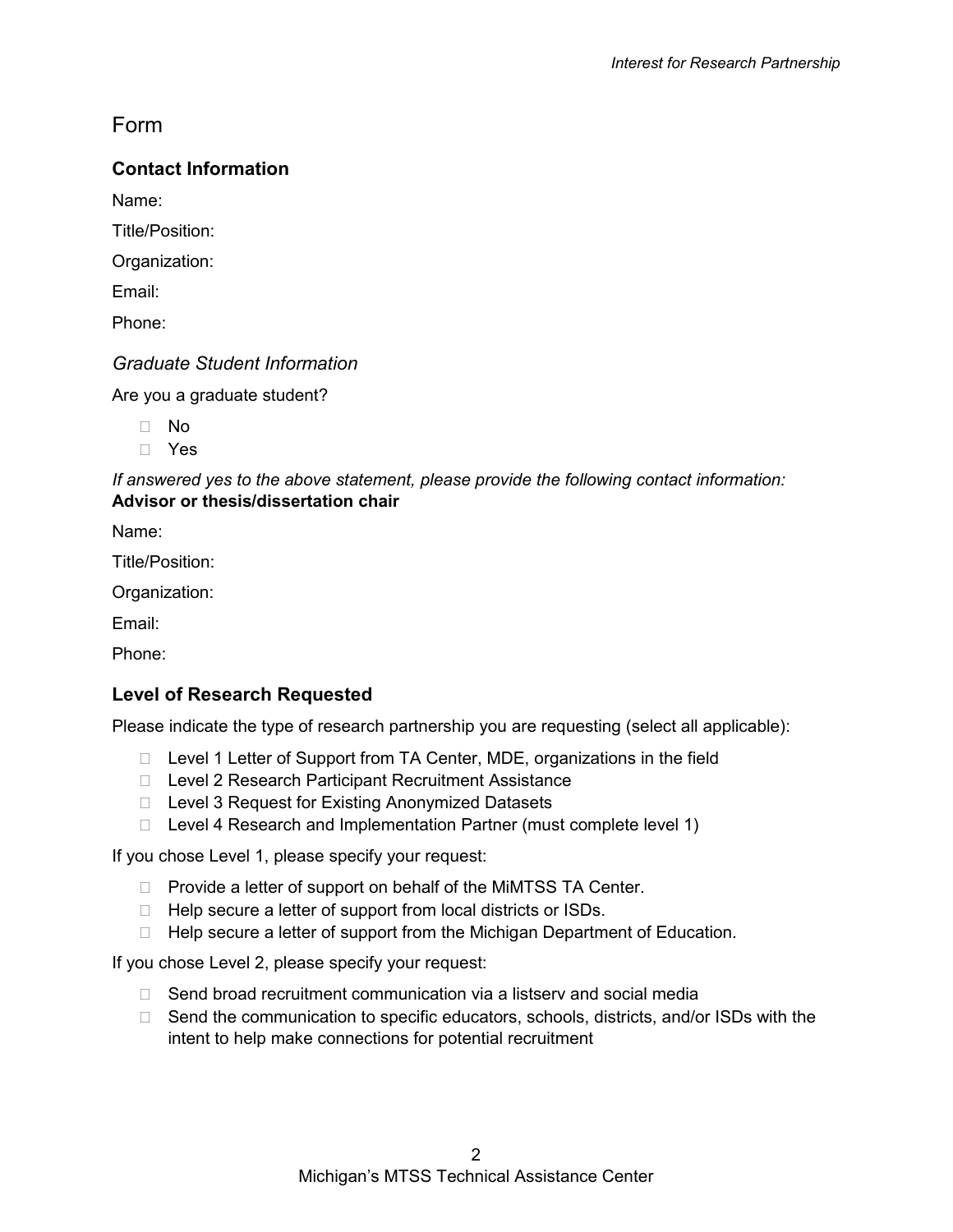If you chose Level 3 or 4, please note that MiMTSS TA Center project data are aggregated at the school or district level. Individual student and classroom data are not available in the MiMTSS Data System. All identifying information (school, district, ISD) will be removed from existing data. If applicable, indicate specific measures of interest below:

- □ Reading Tiered Fidelity Inventory, Elementary-Level Edition
- □ Reading Tiered Fidelity Inventory, Secondary-Level Edition
- □ SWPBIS Tiered Fidelity Inventory
- □ Major Discipline Referrals
- □ School Climate Survey (Student Version)
- □ Installation Checklist Data
- □ Professional Learning Sessions (i.e., Events, Participant Counts, Evaluation Results)
- □ Acadience Reading K-6
- □ Early Warning Indicators
- District Capacity Assessment
- □ Regional Capacity Assessment
- $\Box$  Other, please describe:

Select any additional research supports you are requesting from the MiMTSS TA Center:

- $\Box$  Assistance with study design
- □ Assistance writing a research proposal
- □ Assistance managing the implementation of a research project
- $\Box$  Assistance with data analysis and interpretation
- $\Box$  MiMTSS TA Center staff participation on thesis/dissertation or advisory committee
- $\Box$  Other, please describe:

#### **Research Summary**

Please provide a brief summary of your research proposal and include the following: 1) rationale for the study; 2) conceptual or analytic framework; 3) research questions; 4) expected contributions to the broader literature.

If you have a research proposal or draft, please provide it with your request.

#### **Contributions to the Mission of the TA Center**

Describe how your research would contribute specifically to the mission of the MiMTSS TA Center: Our mission is to improve outcomes for all learners by assisting educators in developing infrastructures to support the high-quality and sustained implementation of effective, data-driven practices within a Multi-Tiered System of Supports framework.